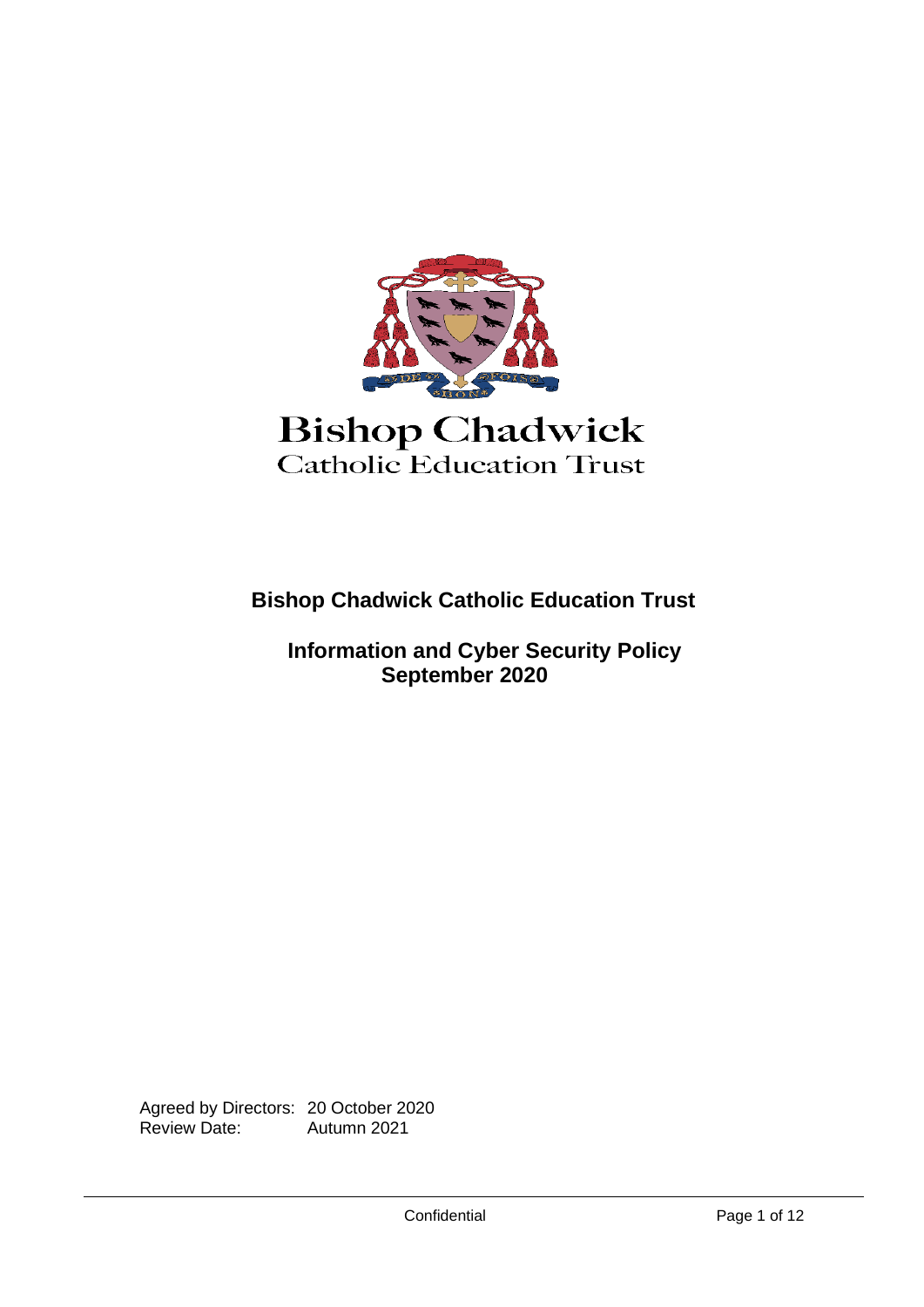# **Table of Contents**

| 2. |  |  |  |  |
|----|--|--|--|--|
|    |  |  |  |  |
|    |  |  |  |  |
| 5. |  |  |  |  |
| 6. |  |  |  |  |
| 7. |  |  |  |  |
| 8. |  |  |  |  |
|    |  |  |  |  |
|    |  |  |  |  |
|    |  |  |  |  |
|    |  |  |  |  |
|    |  |  |  |  |
|    |  |  |  |  |
|    |  |  |  |  |
|    |  |  |  |  |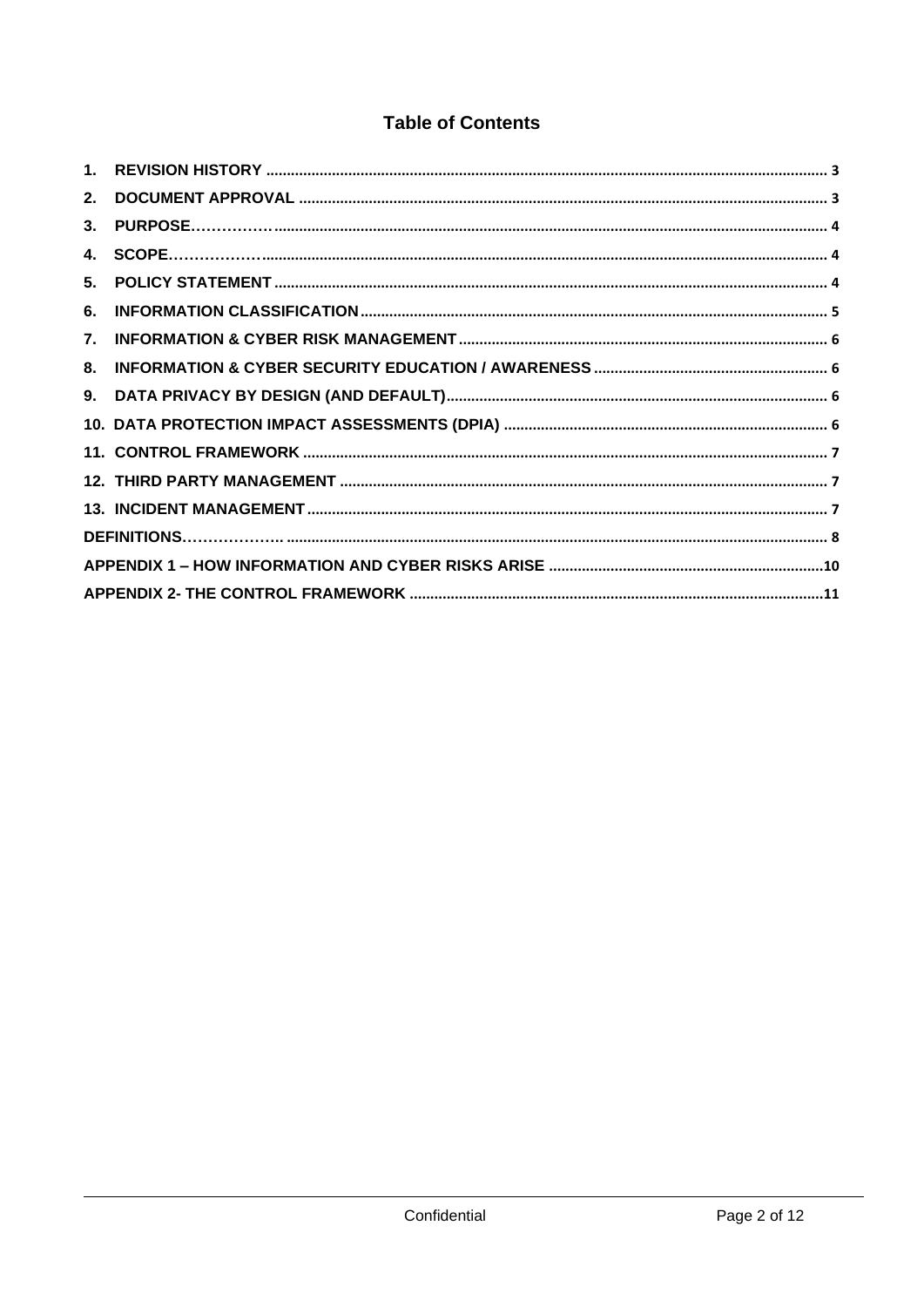## <span id="page-2-0"></span>**1. Revision History**

The below table provides the revision history for this document. Each revision has an associated date, issue number, and description of the changes and/or content. The document revisions appear in descending order, with the most-recent iteration appearing first in the table.

| Date       | Version | <b>Description</b>   | <b>Author</b> |
|------------|---------|----------------------|---------------|
| 23/09/2020 | 0.a     | <b>Initial Draft</b> | Sarah Burns   |
|            |         |                      |               |
|            |         |                      |               |
|            |         |                      |               |
|            |         |                      |               |

# <span id="page-2-1"></span>**2. Document Approval**

| <b>Document Name</b>                 | Information and Cyber Security Policy |      |  |
|--------------------------------------|---------------------------------------|------|--|
| <b>Publication Date</b>              |                                       |      |  |
| <b>Prepared by</b>                   | Sarah Burns (DPO)                     |      |  |
| Approval<br>(Name &<br>Organization) | Name                                  | Sign |  |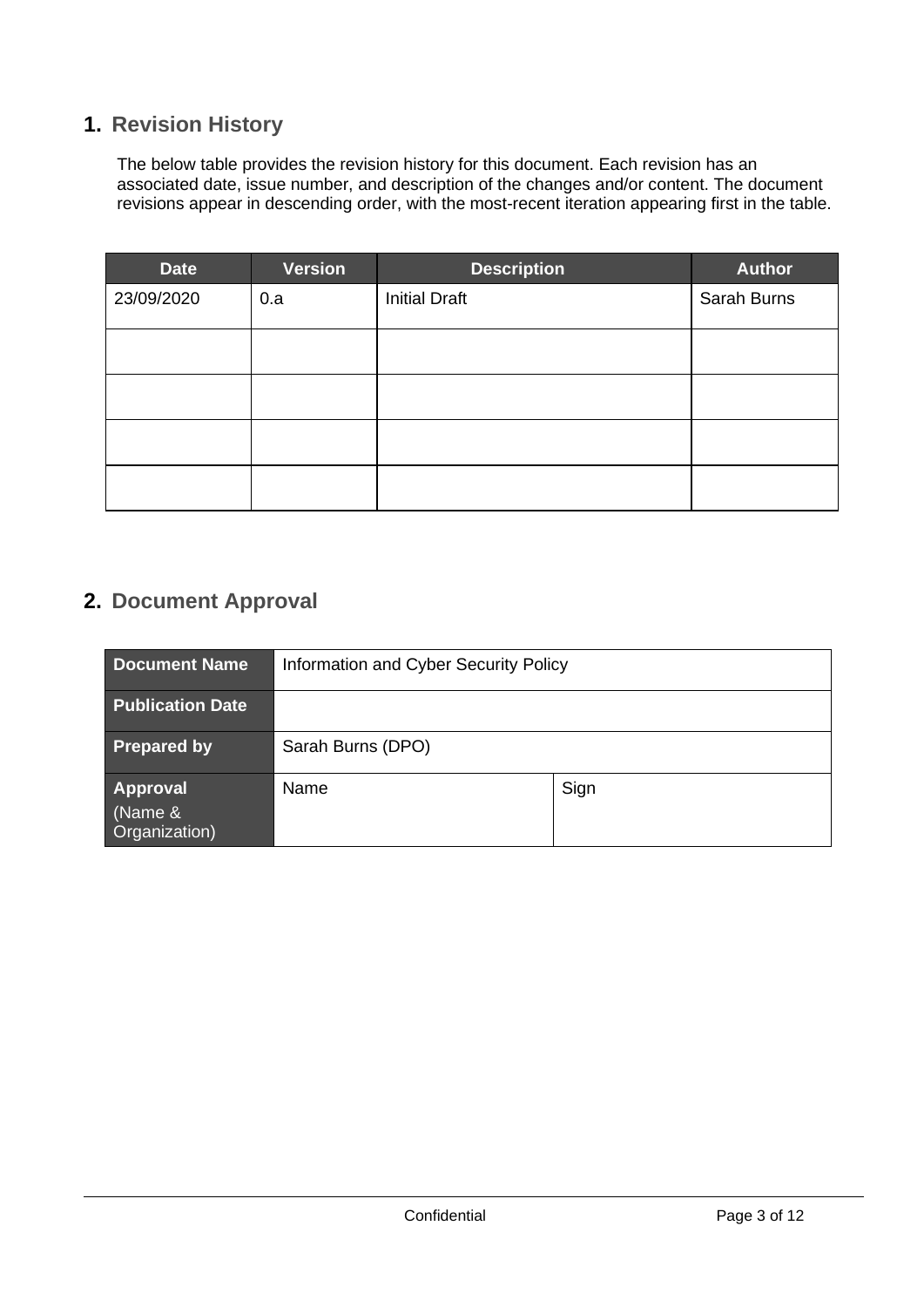# <span id="page-3-0"></span>**3. Purpose**

Information and Cyber Security is about ensuring that the Bishop Chadwick Catholic Education Trust (the Trust) implements appropriate technical and organisational measures to protect the confidentiality, integrity and availability of all information, in all its forms held by or on behalf of the Trust.

This policy applies to all information, in whatever form relating to the Trust and its associated activities, and to all information handled by the Trust and associated third parties with whom it deals with.

Additional process, standards or procedure documentation may be implemented at a school level to support the minimum requirements outlined within this policy, it should be interpreted such that it has the widest application, so as to include new and developing technologies and uses, which may not be explicitly referred to.

The Trust has no appetite for any regulatory breaches and will never knowingly / intentionally breach any applicable law or regulation relevant to the conduct of its associated activities. The Trust has a very low risk appetite to breaches of this policy and its subordinate polices, standards and controls and procedures.

## <span id="page-3-1"></span>**4. Scope**

This policy applies to all employees (permanent and temporary), associates, contractors and agents (hereafter referred to as 'individuals') within the Trust and associated schools who process personal data, confidential and sensitive data, wherever it may be stored, processed or transmitted within all areas of the Trust and any third parties working with or on behalf of the Trust.

Information & Cyber Security controls should be proportionate to the risks to ensure the appropriate balance between cost and risk mitigation. It is therefore important for the Trust to set the priorities for Information and Cyber Security as documented within this policy.

These priorities should be focussed on achieving the following objectives for Information Security:

- Protect pupil, parents, employee or any other individual's data from loss or theft or unauthorised changes and respond to breaches effectively.
- Prevent and respond to any organisational interruption caused by Cyber-attack or other malicious or accidental threat event.
- Support wider control objectives through Information & Cyber Security controls (e.g. antifraud).
- Protect employee data, the Trusts intellectual property and corporate confidential information.
- Minimise financial loss due to external or internal security breaches.
- Meet regulatory requirements related to Information Security.

## <span id="page-3-2"></span>**5. Policy Statement**

The Trusts reliance on information in its widest sense and our school's communities concerns about Cyber Security is why the Trust seeks to minimise, as far as is practicable, the risks to information in all our processes and systems. How information and Cyber risks arise can be found at Appendix 1.

Whilst low level 'issues' are inevitable and part of undertaking our day to day functions, we have no appetite for: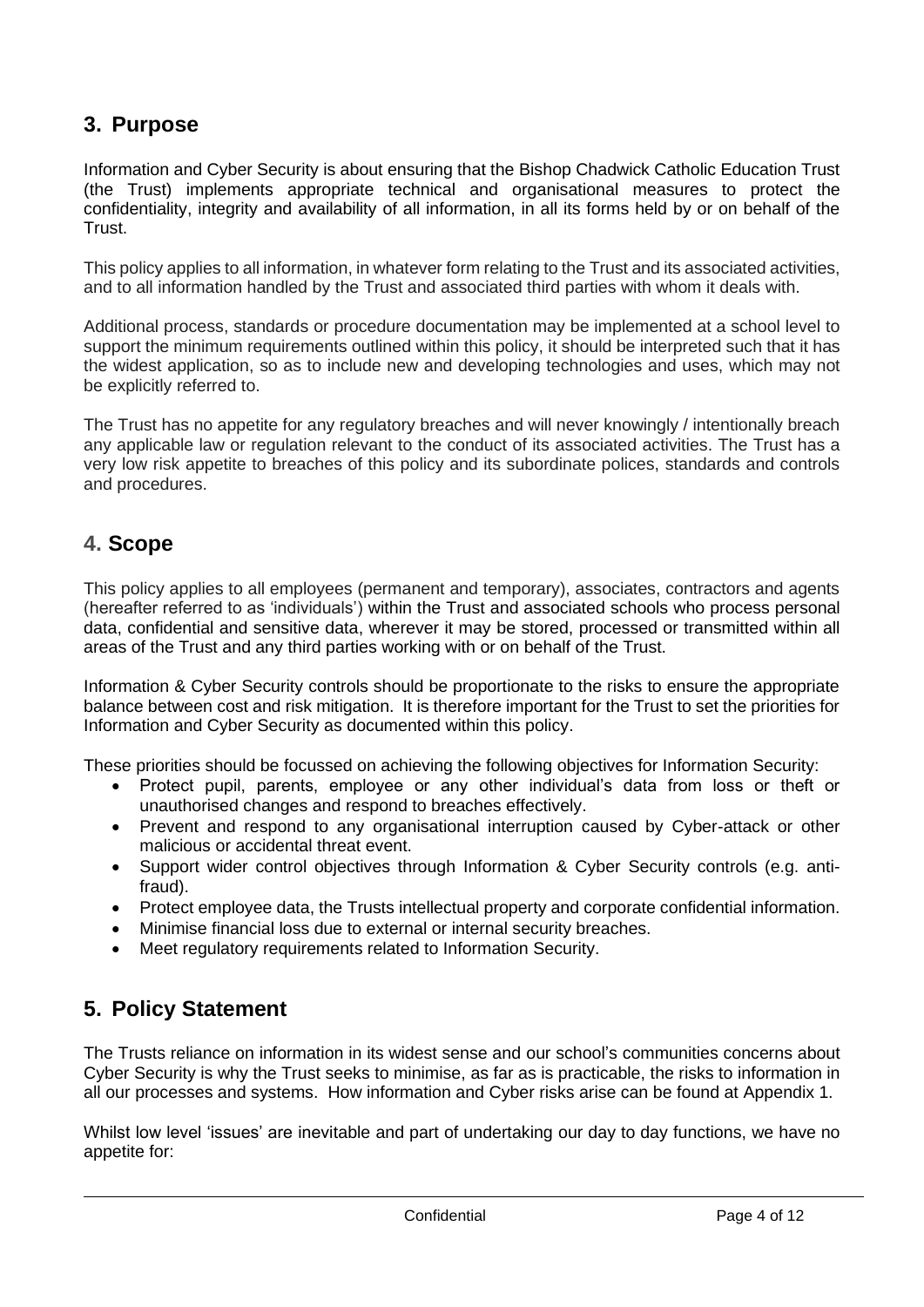- Any compromise of 'confidential' information that would have a significant detrimental effect upon the Trust; or
- Any large scale or prolonged systemic breaches of 'confidential' information, for example any education records or data relating to employees or third party partners.
- Any unavailability of any business systems beyond their defined recovery time objectives.
- Significant non-compliance with any relevant regulatory legislation or scheme rules, including the Data Protection Act and related legislation. "Significant" in this context means that the non-compliance could attract material financial penalties.

To ensure the effectiveness of our security framework, the Trust relies on adequate line functions, including monitoring and assurance functions, within the Trust and associated schools. The 'Two Lines of Defence' model is a way of explaining the relationship between these functions and as a guide to how responsibilities should be divided:

- **the first line of defence –** functions that own and manage risk, eg Teaching and support staff
- **the second line of defence** functions that oversee or specialise in risk management and compliance eg School SLT, Headteachers, IT Manager, Data Protection Officer, HR Manager

# <span id="page-4-0"></span>**6. Information Classification**

An information classification scheme is one of the critical components of good Information Security and is a fundamental step in protecting against the risks associated with the unauthorised disclosure, use or loss of Trust information. An information classification scheme assists in determining the value and sensitivity of information as well as the protective measures to be applied.

Each associated school within the Trust, its associated schools, as well as the Trust Board, must identify its information assets and should classify them in line with the Classification Scheme (See table below).

|  |  |  | Higher value assets (confidential) must be appropriately protected from threats. |
|--|--|--|----------------------------------------------------------------------------------|
|  |  |  |                                                                                  |
|  |  |  |                                                                                  |
|  |  |  |                                                                                  |

| <b>Classification</b>                         | <b>Definition</b>                                                                                                                                                                                                                                                                    | <b>Examples</b>                                                                                                                                                                                    |  |  |
|-----------------------------------------------|--------------------------------------------------------------------------------------------------------------------------------------------------------------------------------------------------------------------------------------------------------------------------------------|----------------------------------------------------------------------------------------------------------------------------------------------------------------------------------------------------|--|--|
| <b>Scheme</b>                                 |                                                                                                                                                                                                                                                                                      |                                                                                                                                                                                                    |  |  |
| Confidential -<br><b>RED</b>                  | Sensitive in nature, carries a risk to<br>Privacy of either the Trust or an<br>individual. If confidentiality is breached<br>could lead to significant financial<br>penalties, reputational damage<br>or<br>emotional distress and physical and<br>material damage to an individual. | Trust sensitive and or personal data<br>Pupils. Particularly<br>relating to<br>confidential data is that relating to<br>pupils health, SEND statement, Pupil<br>premium or free school meals data. |  |  |
| <b>Internal</b><br><b>Use</b><br>Only - AMBER | Everyday information related to the<br>functional activities undertaken within a<br>school/ and or the Trust. This would be<br>the default classification. There could<br>potentially be some minor impact if the<br>information was disclosed outside of the<br>Trust.              | Meeting notes, agendas, calendar<br>information (non-confidential), internal<br>memos and emails etc.                                                                                              |  |  |
| Public                                        | Public Information with no impact if                                                                                                                                                                                                                                                 | communications,<br><b>Publicity</b><br>public                                                                                                                                                      |  |  |
| <b>GREEN</b>                                  | disclosed.                                                                                                                                                                                                                                                                           | accounts, press release etc.                                                                                                                                                                       |  |  |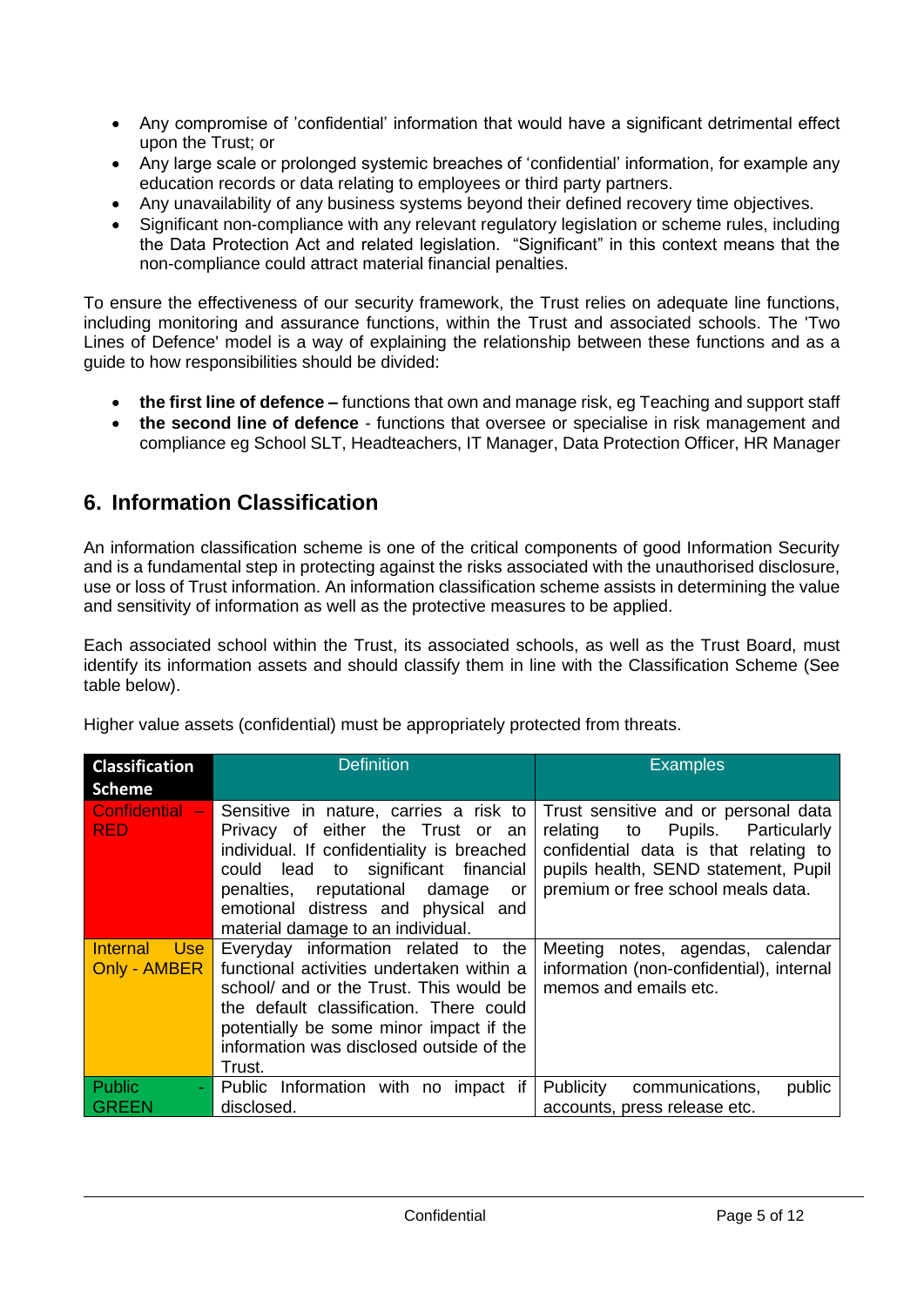# <span id="page-5-0"></span>**7. Information & Cyber Risk Management**

Information Security and Cyber risks identified must be assessed, documented and action plans developed where remediation or mitigation activity is required.

Information risks should be assessed regularly in the context of the Trust and associated school's activities including but not limited to:

- The introduction of major new technologies.
- Using the services of external providers.
- Permitting access to the Trusts critical systems by external individuals.
- Granting access to systems from external locations.
- <span id="page-5-1"></span>• Material audit findings or major incidents/ breaches.

## **8. Information & Cyber Security Education / Awareness**

Specific security awareness programmes must be undertaken to promote Information & Cyber Security awareness to all individuals who have access to information.

<span id="page-5-2"></span>This training must be included in the induction of new starters (within 4 weeks) and be refreshed regularly (at least every 12 months) and include tailored and appropriate security messages.

# **9. Data Privacy by Design (and default)**

The Trust has implemented appropriate technical and organisational measures for ensuring that, by default, only personal data and information which is necessary for each specific purpose of the processing is processed. Our obligation applies to the amount of personal data collected, the extent of its processing, the period of its storage and its accessibility. Such measures should ensure that personal data is only made accessible to the relevant areas and not issued to an indefinite number of entities or persons.

## <span id="page-5-3"></span>**10. Data Protection Impact Assessments (DPIA)**

### **What is a Data Protection Impact Assessment?**

- This is a process to help us identify and reduce the data privacy risks of a project or a change and should be used throughout the development or implementation of a project / change.
- It enables us to analyse how a project or a change may affect the privacy of individuals involved systematically.
- They should also be applied to new projects and also any change item that creates or increases risk to personal data. This to allow greater scope for the project needs to be implemented.
- They should also be used when planning changes to an existing system or BAU process.
- The DPIA should ensure privacy risks are minimised whilst allowing the project / change to meet its objectives.
- Risks can be identified early in the project / change by analysing how data will be used (risks) to data subjects such as potential for damage or distress).
- It should also assess the corporate risks to our Company such as the financial and reputational impact of a breach arising from the project (higher risk projects that are likely to be more intrusive are likely to have a higher impact on privacy.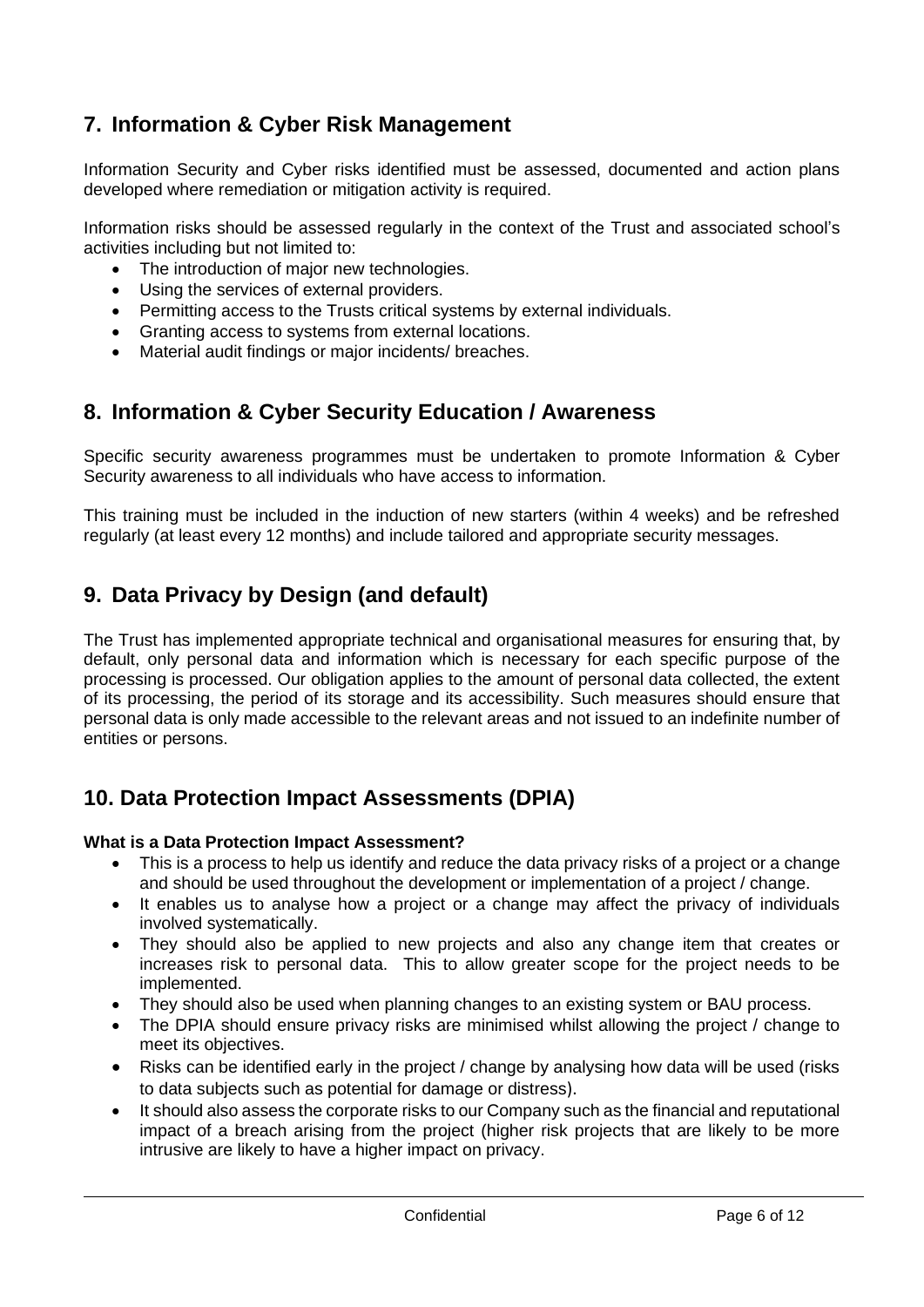Our DPIA processes should not need to be overly complex or time consuming, but there is an expectation of a certain level of rigour in proportion to the privacy risks arising from the process or project under review.

## <span id="page-6-0"></span>**10. Control Framework**

A comprehensive, risk driven control framework for Information and Cyber Security has been established and implemented in line with business risk appetite and achievement of business goals.

<span id="page-6-1"></span>The framework incorporates the minimum requirements set out in Appendix 2 of this policy.

# **12. Third Party Management**

Third party access to Company information must be restricted to authorised persons only. Third parties and service providers must be:

- Uniquely identified, typically by business owners.
- Be subjected to a due diligence/ data assurance check to ensure adequate controls are in place to protect information appropriately.
- Categorised from an Information Security risk perspective.
- Governed by contracts.
- <span id="page-6-2"></span>• Monitored in terms of security performance.

## **13. Incident Management**

All employees, and any third parties working for or on behalf of the Trust must report any security breach or incident affecting the Trust to their line manager, Headteacher, IT Manager or DPO immediately they become aware of it.

The Trust will report the necessary details of data and information security breaches, to any relevant regulator or regulated partner in accordance with applicable legislation and regulations.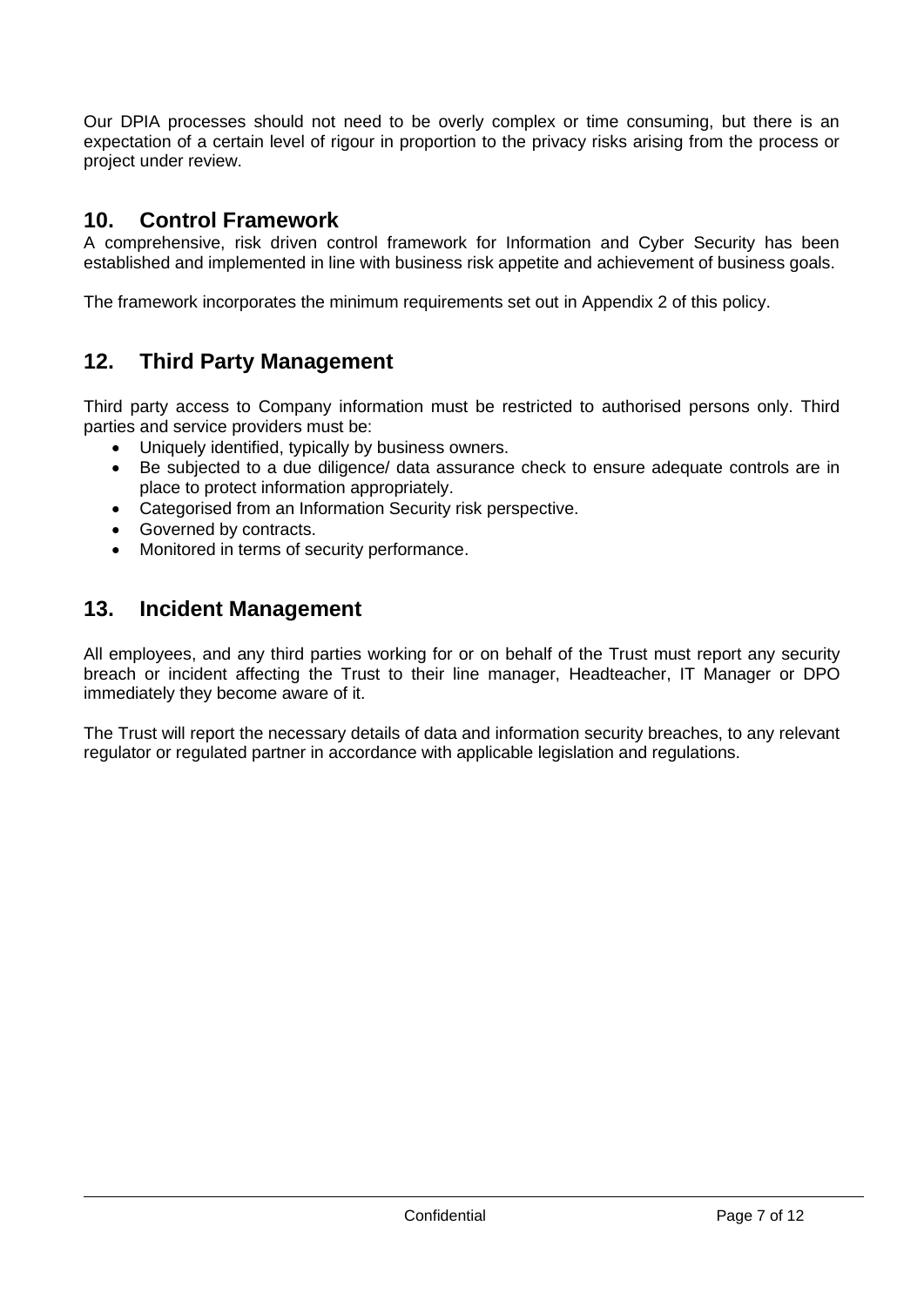# <span id="page-7-0"></span>**Definitions**

**Availability** means information being accessible and usable upon demand.

**Trust** means the Bishop Chadwick Catholic Education Trust and associated schools who process confidential information, personal data or information as part of its functional requirements

**Cyber Security** means the ability or capability, to protect and/or defend information and communications systems and the information contained therein against damage, unauthorized use or modification, or exploitation.

**Confidentiality** means ensuring that information is not disclosed to users, processes, or devices unless they have been authorized to access the information.

**DPIA Data Protection Impact Assessments** 

**Integrity** means information, an information system, or a component of a system has not been modified or destroyed in an unauthorized manner.

**Issues** are events which have occurred or are certain to occur which need to be managed.

**Classification** in the context of Information and Cyber Security, is the grouping of information based on its inherent sensitivity and the damage to Trust that would be caused if the confidentiality, integrity, or availability of that information is compromised.

**Malicious Code/Malware** means code intended to perform an unauthorized function or process that will have adverse impact on the confidentiality, integrity, or availability of an information system. Examples of malware include viruses, Trojans, ransomware and worms.

**Risk Appetite** The Trust's risk appetite is the amount of risk that it is willing to accept in pursuit of its strategic objectives. Risk appetite therefore reflects the desire to optimally exploit our opportunities and minimise hazard to an acceptable level.

**Controls** A process put in place to provide reasonable assurance that business objectives will be achieved. It includes all measures and practices used to mitigate exposure to risks.

**Security Event** is a change in the everyday operations of a network or information technology service indicating that a security safeguard may have failed or a security policy may have been violated.

**Security Incident** is an event that may indicate that any of the Trust's systems or data have been compromised (often found by an analysis of a security event).

**Security Breach** means any incident that may or potentially results in unauthorized access of data, applications, services, networks and/or devices by bypassing their underlying security mechanisms.

**A Data breach** is a security breach in which sensitive, protected or confidential data has potentially been viewed, stolen or used by an individual unauthorized to do so. For example, education records or payroll data.

**Personal Data breach** is a security breach leading to the accidental or unlawful destruction, loss, alteration, unauthorised disclosure of, or access to, personal data transmitted, stored or otherwise processed.

**Personal Data** means data relating to a living individual.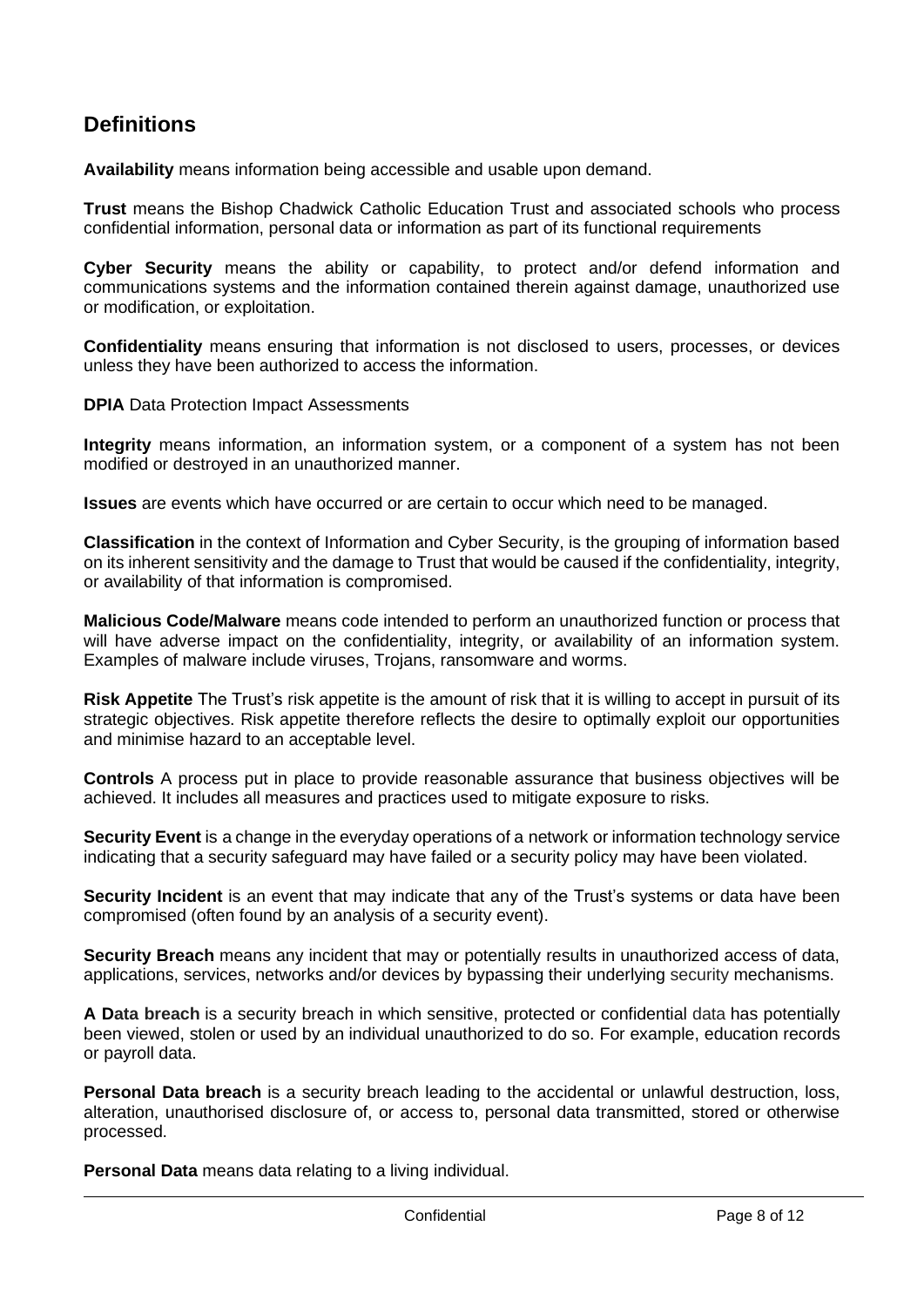**Special Categories of Personal Information** refers to information relating to an individual's (a) racial or ethnic origin, their political opinions, religious beliefs or other beliefs of a similar nature, whether they are members of a trade union) and

(b) Their physical or mental health or condition, sexual life, the commission or alleged commission by them of any offence, or any proceedings for any offence committed or alleged to have been committed by them, the disposal of such proceedings or the sentence of any court in such proceedings.

**Policy** means the Information and Cyber Security Policy.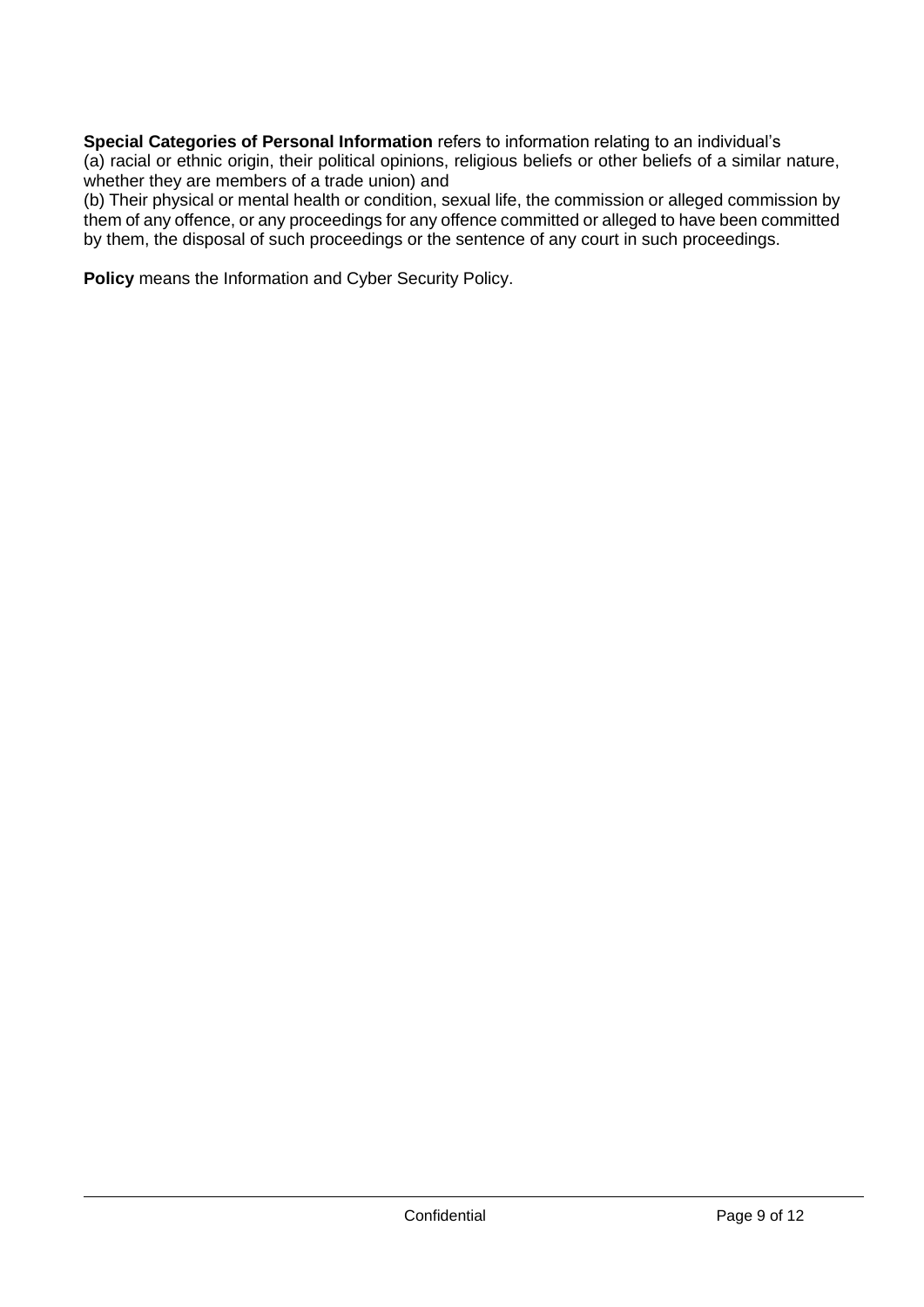# <span id="page-9-0"></span>**Appendix 1 – How Information and Cyber Risks Arise**

The key reasons that lead to Information risks being realised include:

- Lack of ownership and accountability for information, and the processes that handle information in the Trust
- Lack of ownership and accountability for key systems within the Trust
- Inability to identify critical information and failing to protect it appropriately
- Lack of user awareness, training and education on the threats to information
- Poor Information Security culture
- Poor understanding of the regulatory requirements for dealing with personal data
- Not including security requirements in the systems development lifecycle
- Lack of investment in IT security control
- Poor control selection due to inadequate risk analysis
- Poor change control and management
- Lack of effective monitoring of the control environment
- Inability to respond swiftly to minimise the impacts of security breaches
- Poor control environments at third parties who transmit, store or process the Trusts information
- Poor user behaviour and use of IT
- Poor control over portable devices (laptops, iPads etc.), whether Trust or employee owned
- Lack of appropriate security over premises
- "Hacking" attacks, often described as 'Cyber' attacks. Where these use new techniques or technology (also known as 'zero-day' exploits), these can cause significant reputational and financial damage. Often no immediate mitigation is available.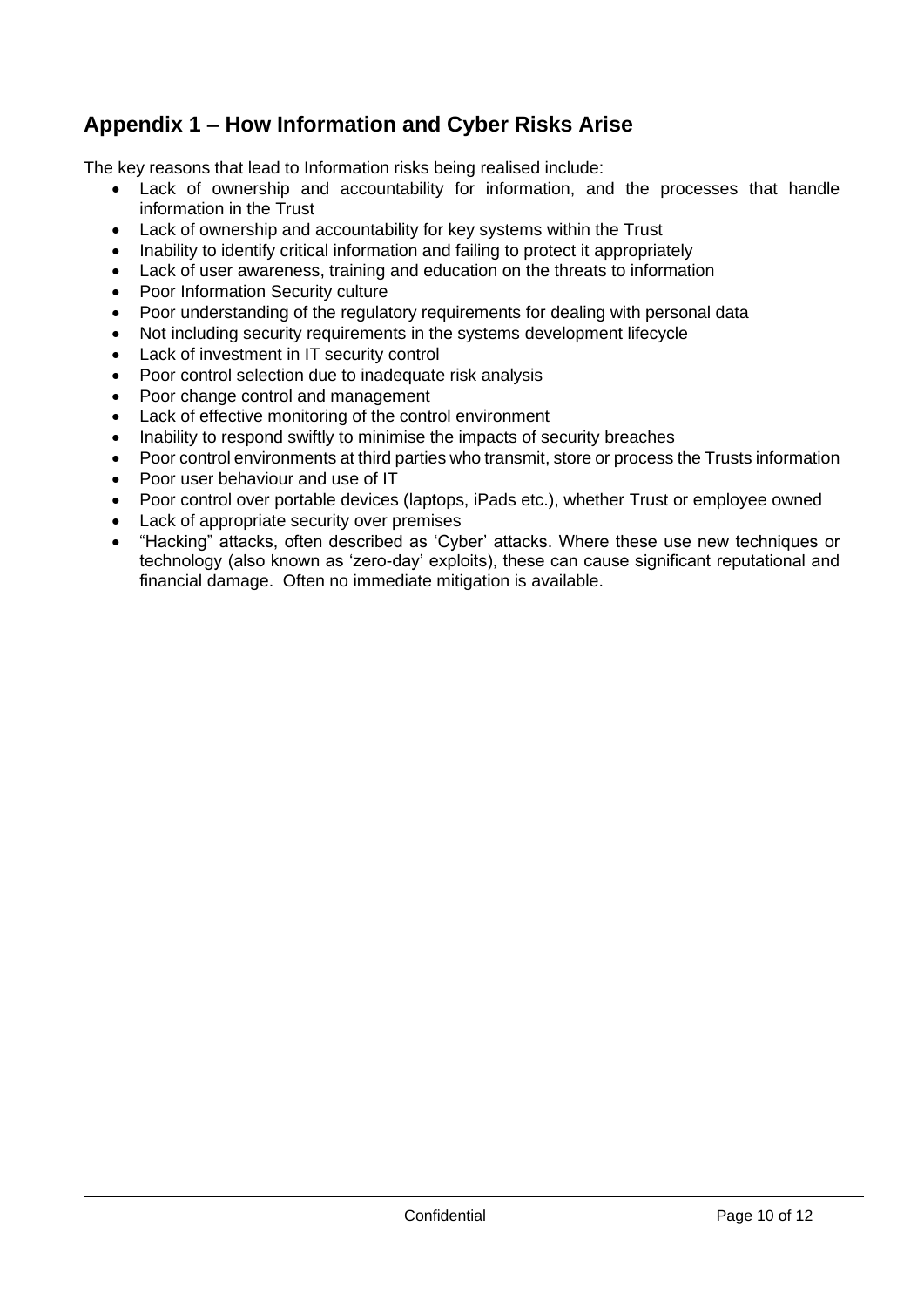# <span id="page-10-0"></span>**Appendix 2- The Control Framework**

The following requirements must be included and maintained as part of the Trust's framework for controlling Information and Cyber related risks:

### **The Management of IT and Information Assets**

A management process must be implemented to ensure that only proven, reliable and approved hardware and software is used within the Trust. Essential information about hardware and software should be recorded in inventories and software licensing requirements met. Reference should be made to the Trusts Data Protection Impact Assessments (DPIA) that ensures any changes (or projects) that relate to Information Security are assessed consistently and in line with regulatory and company requirements.

### **Identity and Access Management**

Access to information must be restricted to authorised individuals and enforced accordingly. Access should be provided on a 'least privilege' basis and withdrawn when no longer needed.

All users must be authenticated by using User IDs and passwords and, for critical systems, by strong authentication mechanisms (e.g. smartcards or tokens) before they can gain access to information.

Privileged access (i.e. access authorities in excess of those available to a general user) must be subject to additional controls, including logging and monitoring, where this is technically feasible.

Access authorities must be periodically reviewed to ensure that users still require them and that they are appropriate for their role. Privileged access authorities must be similarly reviewed, but at more frequent intervals.

#### **Physical and Environmental Security**

Physical access to environments housing critical IT facilities, computer installations, networks and computer equipment must be restricted to authorised individuals.

Such environments must be adequately protected against relevant natural hazards.

#### **System Configuration**

Systems and networks must be configured to prevent unauthorised or incorrect updates, to ensure that systems and networks operate as intended, are resilient to component failure (where justified by business criticality) and do not compromise Information Security.

#### **System Monitoring**

Critical systems must be monitored to identify and mitigate security risk events.

#### **Management Reporting**

Critical areas of the Trust and associated schools must report on the security condition of their environment to the Trust IT director/Board.

#### **Electronic Communication**

Electronic communications, including email, instant messaging and voice network facilities must be protected so the confidentiality and integrity of messages is protected in transit and the risk of misuse is minimised.

### **Cryptography**

Cryptography should be used to protect the confidentiality of sensitive information, preserve the integrity of critical information and confirm the identity of the originator of information.